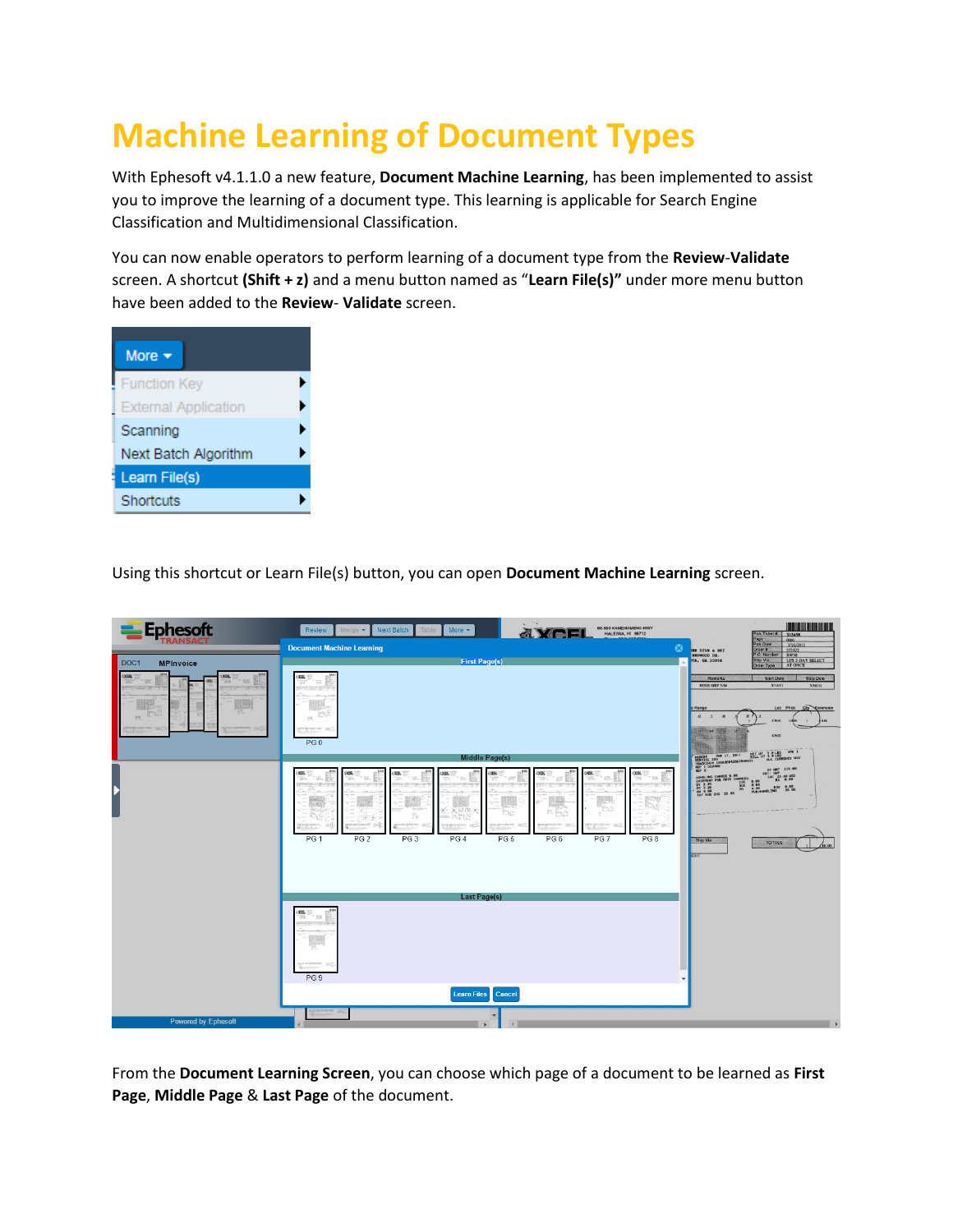This screen is divided in 3 horizontal panels. The first (top) panel displays a thumbnail of the **First Page** of the document. The last (bottom) panel displays a thumbnail of the **Last Page** of the document. The second (middle) panel displays thumbnails of all other pages. You can drag a page from any panel and drop it to any other panel.

You can also view thumbnail image by double-clicking mouse/ touch-pad left button and on pressing Esc button you can hide that image.

| <b>Document Machine Learning</b>                                                                                 |                                                                                                                                                                                                                                                                                                                                                                                                                                                                                                                                                                                                                                                                                                                                                                                                                                                                                                                                                                                                                                                                                                                                                                                                                                                                                                                                                                                                                                                                                                                                                                                                                                                                                                                  |        |
|------------------------------------------------------------------------------------------------------------------|------------------------------------------------------------------------------------------------------------------------------------------------------------------------------------------------------------------------------------------------------------------------------------------------------------------------------------------------------------------------------------------------------------------------------------------------------------------------------------------------------------------------------------------------------------------------------------------------------------------------------------------------------------------------------------------------------------------------------------------------------------------------------------------------------------------------------------------------------------------------------------------------------------------------------------------------------------------------------------------------------------------------------------------------------------------------------------------------------------------------------------------------------------------------------------------------------------------------------------------------------------------------------------------------------------------------------------------------------------------------------------------------------------------------------------------------------------------------------------------------------------------------------------------------------------------------------------------------------------------------------------------------------------------------------------------------------------------|--------|
| <b>Widelpate</b><br>AERVARMINAP-<br><b>RESIDENCE</b><br>E<br><b>CASTER</b><br><b>Services</b><br>PG <sub>2</sub> | CALIFORNIA CERTIFICATE OF AUTHORITY APPLICATION<br><b>APPLICATION CHECKLIST</b><br>The application checklist is intended to help guide you with assembling your complete<br>application. Please be sure to complete the checklist prior to submitting your application to the<br>department for review. The completed checklist should be attached to the top of your<br>application.<br>⊽<br><b>OPERATIONAL DOCUMENTS</b><br>1. Application Form, containing:<br>$\Box$<br>Original form;<br>□ Executed and notarized; and<br><b>E</b> Including all lines of insurance the applicant is licensed to transact in other<br>jurisdictions.<br>2. Filing Fee, containing:<br>$\left  \quad \right $<br>Payment of \$3,599.00 filing fee; and<br>Copy of check.<br>3. Profile, containing:<br>$\Box$<br>Organization Charts;<br>[] Plan of Operation (with Verification);<br>List of affiliates; and<br>□ List of any pending applications.<br>Seasoning Requirements<br>$\left  \quad \right $<br>4.<br>5. Articles of Incorporation, containing:<br>$\Box$<br>□ Original certification by domiciliary state.<br>6. Bylaws, containing:<br>□ Original certification by applicant's corporate secretary.<br>$\Box$<br>7. Individual Affidavits and Fingerprints, containing:<br>$\Box$<br>□ One original plus two (2) copies of the affidavits;<br>□ Affidavits and fingerprints for the following individuals:<br>$\triangleright$ Officers:<br>$\triangleright$ Directors:<br>> Key managerial personnel;<br>> Individuals with a 10% or more beneficial ownership in the applicant; and<br>> Individuals with a 10% or more beneficial ownership in the applicant's<br>Controlling parent.<br>Learn Files Cancel | A<br>۰ |
|                                                                                                                  |                                                                                                                                                                                                                                                                                                                                                                                                                                                                                                                                                                                                                                                                                                                                                                                                                                                                                                                                                                                                                                                                                                                                                                                                                                                                                                                                                                                                                                                                                                                                                                                                                                                                                                                  |        |

After making relevant changes when you click **LEARN FILES**, temporary files are created and a message will be displayed over Review-Validate screen.



It is important to note that **if after learning, you again perform learning for the same document, any time before you Review or Validate batch, then previous learning will be discarded for that document.**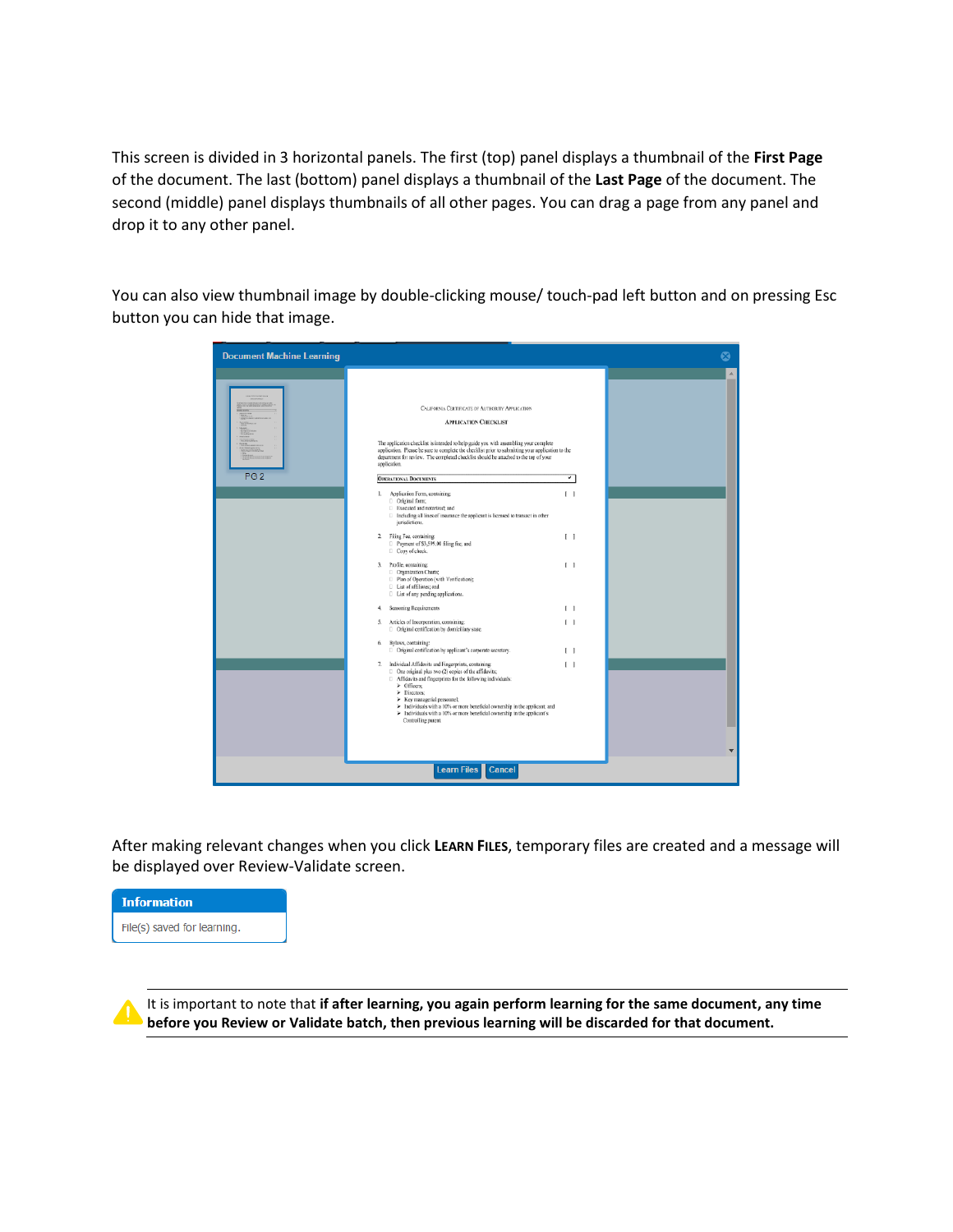but the document learning only initiated in case you made some changes in document and after batch has been moved from the **Review** or **Validate** state.

If there is no page or more than one page in first or last panel of the **Document Learning Screen** and you attempt learning the document, the following warning message is displayed.

|   | <b>Warning</b> |                                                                                                                           |
|---|----------------|---------------------------------------------------------------------------------------------------------------------------|
| 自 |                | Either First or Last Page panel is Empty or contains more than one page. Do you still want to proceed with<br>Learn Files |
|   |                | Don't ask me again Learn Files Cancel                                                                                     |

Also, you can perform **Document Machine Learning** only if the **Document Classification Type** is **Search Classification** or **Multi-Dimensional Classification**.

If you try to perform machine learning without appropriate right(s), the following warning message displays.

| <b>Information</b>                                                       |          |  |  |  |  |  |  |
|--------------------------------------------------------------------------|----------|--|--|--|--|--|--|
| Machine Learning of a document is not allowed for<br><b>Current User</b> |          |  |  |  |  |  |  |
|                                                                          | $\alpha$ |  |  |  |  |  |  |

It is important to note that **Document Machine Learning** is not applicable for **Global and Unknown Document Types**.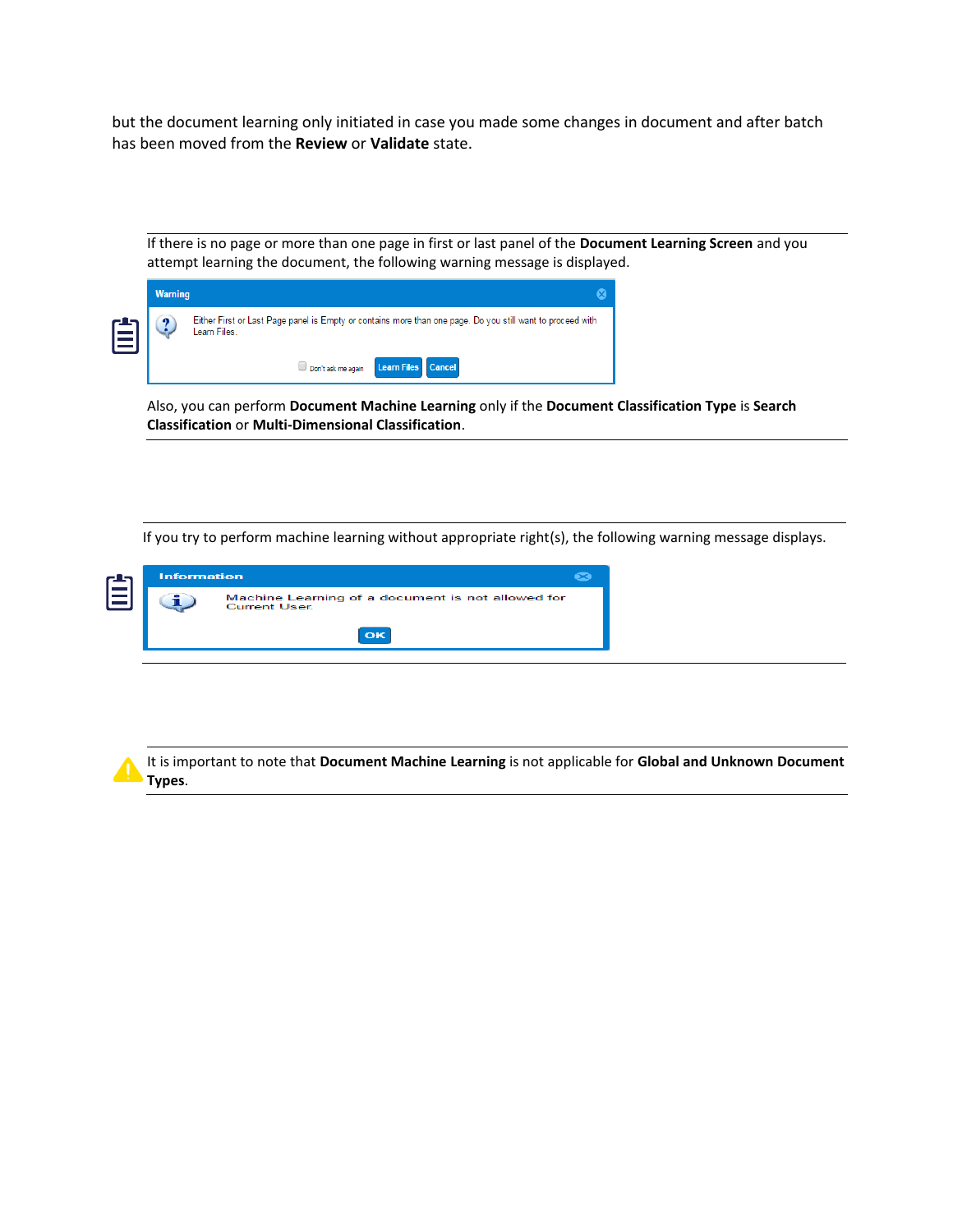## **Configuring Roles for Machine Learning**

A new column named **Roles for Machine Learning** has been added to the **Document Types** screen.



The **Roles for Machine Learning** column displays all the available Ephesoft user roles.

 $I\!\!I\!\!I$ 

Super Admin user always has access to this feature irrespective of the roles defined in the **Roles for Machine Learning** column.

As Batch Class Administrator, if you want to configure **Machine Learning** feature for a document type, then you must select the user roles from the **Roles for Machine Learning** column that can perform machine learning for the document type and click **APPLY** to save the changes, selected user roles start displaying in the **Roles for Machine Learning** column for the document type.

If there are no user roles assigned under the **Roles for Machine Learning** column for a document type, then it is assumed that **Machine Learning** for the document type is only enabled for Super Admin user.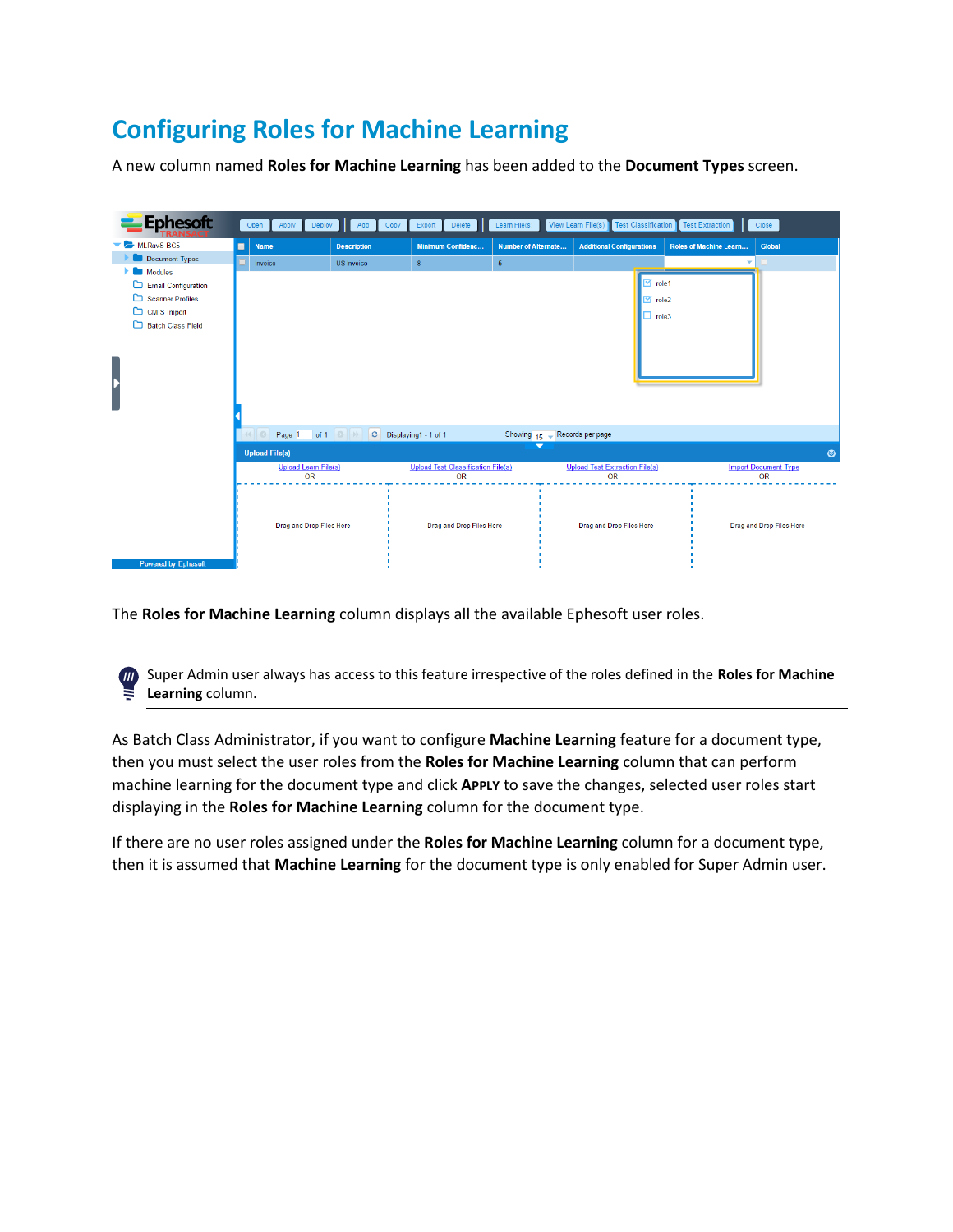| <b>Ephesoft</b>                   | Open                                                   | Apply Deploy Add Copy                          | Delete  <br>Export                              | Learn File(s)                                               | <b>Test Classification</b><br>View Learn File(s) | <b>Test Extraction</b>        | Close                             |
|-----------------------------------|--------------------------------------------------------|------------------------------------------------|-------------------------------------------------|-------------------------------------------------------------|--------------------------------------------------|-------------------------------|-----------------------------------|
| MLRavS-BC5                        | ▬<br><b>Name</b>                                       | <b>Description</b>                             | <b>Minimum Confidenc</b>                        | <b>Number of Alternate</b>                                  | <b>Additional Configurations</b>                 | <b>Roles of Machine Learn</b> | Global                            |
| Document Types                    | $\qquad \qquad \qquad \qquad \qquad \qquad$<br>Invoice | <b>US Invoice</b>                              | 8                                               | 5                                                           |                                                  | role1;role2                   |                                   |
| <b>Modules</b>                    |                                                        |                                                |                                                 |                                                             |                                                  |                               |                                   |
| Email Configuration               |                                                        |                                                |                                                 |                                                             |                                                  |                               |                                   |
| Scanner Profiles<br>C CMIS Import |                                                        |                                                |                                                 |                                                             |                                                  |                               |                                   |
| <b>Batch Class Field</b>          |                                                        |                                                |                                                 |                                                             |                                                  |                               |                                   |
|                                   |                                                        |                                                |                                                 |                                                             |                                                  |                               |                                   |
|                                   |                                                        |                                                |                                                 |                                                             |                                                  |                               |                                   |
|                                   |                                                        |                                                |                                                 |                                                             |                                                  |                               |                                   |
| Þ                                 |                                                        |                                                |                                                 |                                                             |                                                  |                               |                                   |
|                                   |                                                        |                                                |                                                 |                                                             |                                                  |                               |                                   |
|                                   |                                                        |                                                |                                                 |                                                             |                                                  |                               |                                   |
|                                   | $(4 \n\circled{0}$<br>Page 1                           | of $1 \circ \circ \circ$ Displaying 1 - 1 of 1 |                                                 |                                                             |                                                  |                               |                                   |
|                                   |                                                        |                                                |                                                 | Showing $15 -$ Records per page<br>$\overline{\phantom{0}}$ |                                                  |                               |                                   |
|                                   | <b>Upload File(s)</b>                                  |                                                |                                                 |                                                             |                                                  |                               | $\bullet$                         |
|                                   | Upload Learn File(s)<br>OR                             |                                                | <b>Upload Test Classification File(s)</b><br>OR |                                                             | <b>Upload Test Extraction File(s)</b><br>OR      |                               | <b>Import Document Type</b><br>OR |
|                                   |                                                        |                                                |                                                 |                                                             |                                                  |                               |                                   |
|                                   |                                                        |                                                |                                                 |                                                             |                                                  |                               |                                   |
|                                   | <b>Drag and Drop Files Here</b>                        |                                                | <b>Drag and Drop Files Here</b>                 |                                                             | <b>Drag and Drop Files Here</b>                  |                               | <b>Drag and Drop Files Here</b>   |
|                                   |                                                        |                                                |                                                 |                                                             |                                                  |                               |                                   |
|                                   |                                                        |                                                |                                                 |                                                             |                                                  |                               |                                   |
| <b>Powered by Ephesoft</b>        |                                                        |                                                |                                                 |                                                             |                                                  |                               |                                   |

The user roles defined for machine learning of document types will also be used for machine learning of index fields within the document type.

### **View Document Machine Learned File(s)**

#### **To view files, follow the below steps**

1. From the DCMA Home page, click **ADMINSITRATOR** and select **BATCH CLASS MANAGEMENT.**

The Ephesoft Enterprise **Login** page displays.

2. Enter valid credentials to login.

The **Batch Class Management** screen displays.

| <b>Ephesoft</b>                                |        | Apply<br>Open             | Add<br>Copy                | Unlock<br>Export         | Encrypt            | Delete                                 |                            |                     |                     |              |                          |
|------------------------------------------------|--------|---------------------------|----------------------------|--------------------------|--------------------|----------------------------------------|----------------------------|---------------------|---------------------|--------------|--------------------------|
| <b>Batch Class PPM Comparison</b>              | п      | <b>Identifier</b>         | <b>Name</b>                | <b>Description</b>       | <b>Drop Folder</b> | <b>Version</b>                         | <b>Priority</b>            | <b>Current User</b> | <b>Encryption A</b> | <b>Roles</b> |                          |
| <b>BCD</b>                                     |        | <b>BCO</b>                | GlobalBatchC.              | Global Batch.            | /opt/Ephesoft/.    | 1,0.0.0                                | 1                          |                     |                     |              |                          |
| BCC                                            | □      | BC <sub>1</sub>           | MailroomAuto               | Mailroom Aut             | /opt/Ephesoft/     | 1.0.0.0                                | $\overline{1}$             |                     |                     |              |                          |
| <b>BCB</b><br><b>BCA</b>                       | $\Box$ | BC <sub>2</sub>           | SearchableP                | Searchable P             | /opt/Ephesoft/     | 1.0.0.1                                | $\overline{1}$             |                     |                     | role1;role2  |                          |
| <b>BC9</b><br>BC8                              |        | BC <sub>3</sub>           | GridComputin.              | Grid Computi.            | /opt/Ephesoft/.    | 1.0.0.0                                | $\mathbf{1}$               |                     |                     |              |                          |
| Batch Class<br>BC7<br>۰h                       | 0      | BC <sub>5</sub>           | Automation KV              | Automation KV            | /opt/Ephesoft/     | 1.0.0.9                                | $\overline{1}$             |                     |                     |              |                          |
| BC6<br>⊣∩<br>BC5<br>-In                        |        | BC <sub>6</sub>           | latest                     | latest                   | /opt/Ephesoft/     | 1,0.0.17                               | $\overline{1}$             |                     |                     |              |                          |
| BC <sub>3</sub><br>⊣∩<br>BC <sub>2</sub><br>٣n | 0      | BC7                       | etwe                       | sfas                     | /opt/Ephesoft/     | 1.0.0.1                                | $\overline{1}$             |                     |                     |              |                          |
| BC1<br>⊣∩<br><b>BCO</b><br>Hn.                 | □      | BC <sub>8</sub>           | oct                        | k <b>v</b>               | /opt/Ephesoft/     | 1,0.0.8                                | $\overline{4}$             |                     |                     |              |                          |
|                                                | 0      | BC <sub>9</sub>           | Kv                         | Kv                       | /opt/epheddd       | 1.0.0.2                                | $\overline{1}$             |                     |                     | role1        |                          |
| 100<br>Page per minute                         |        | <b>BCA</b>                | OcrClassifyEx              | Web Service              | /opt/Share09       | 1,0.0.1                                | $\overline{1}$             |                     |                     |              |                          |
| <b>PPM of Selected Batch Class</b>             |        | <b>RCR</b>                | Role1                      | Role1                    | /ont/Role1         | 1004                                   | $\overline{1}$             |                     |                     | Felon: Nelot | $\overline{\phantom{a}}$ |
|                                                |        | Page 1                    | of 1 $\circ$ $\rightarrow$ | C Displaying1 - 13 of 13 |                    | Showing 15<br>$\overline{\phantom{a}}$ | Records per page<br>$\sim$ |                     |                     |              |                          |
|                                                |        | <b>Import Batch Class</b> |                            |                          |                    |                                        |                            |                     |                     |              | $\bullet$                |
|                                                |        |                           |                            |                          |                    | <b>Select Files</b><br><b>OR</b>       |                            |                     |                     |              |                          |
|                                                |        |                           |                            |                          |                    |                                        |                            |                     |                     |              |                          |
|                                                |        |                           |                            |                          |                    |                                        |                            |                     |                     |              |                          |
|                                                |        |                           |                            |                          |                    | Drag and Drop Files Here               |                            |                     |                     |              |                          |
|                                                |        |                           |                            |                          |                    |                                        |                            |                     |                     |              |                          |
| <b>Powered by Ephesoft</b>                     |        |                           |                            |                          |                    |                                        |                            |                     |                     |              |                          |
|                                                |        |                           |                            |                          |                    |                                        |                            |                     |                     |              |                          |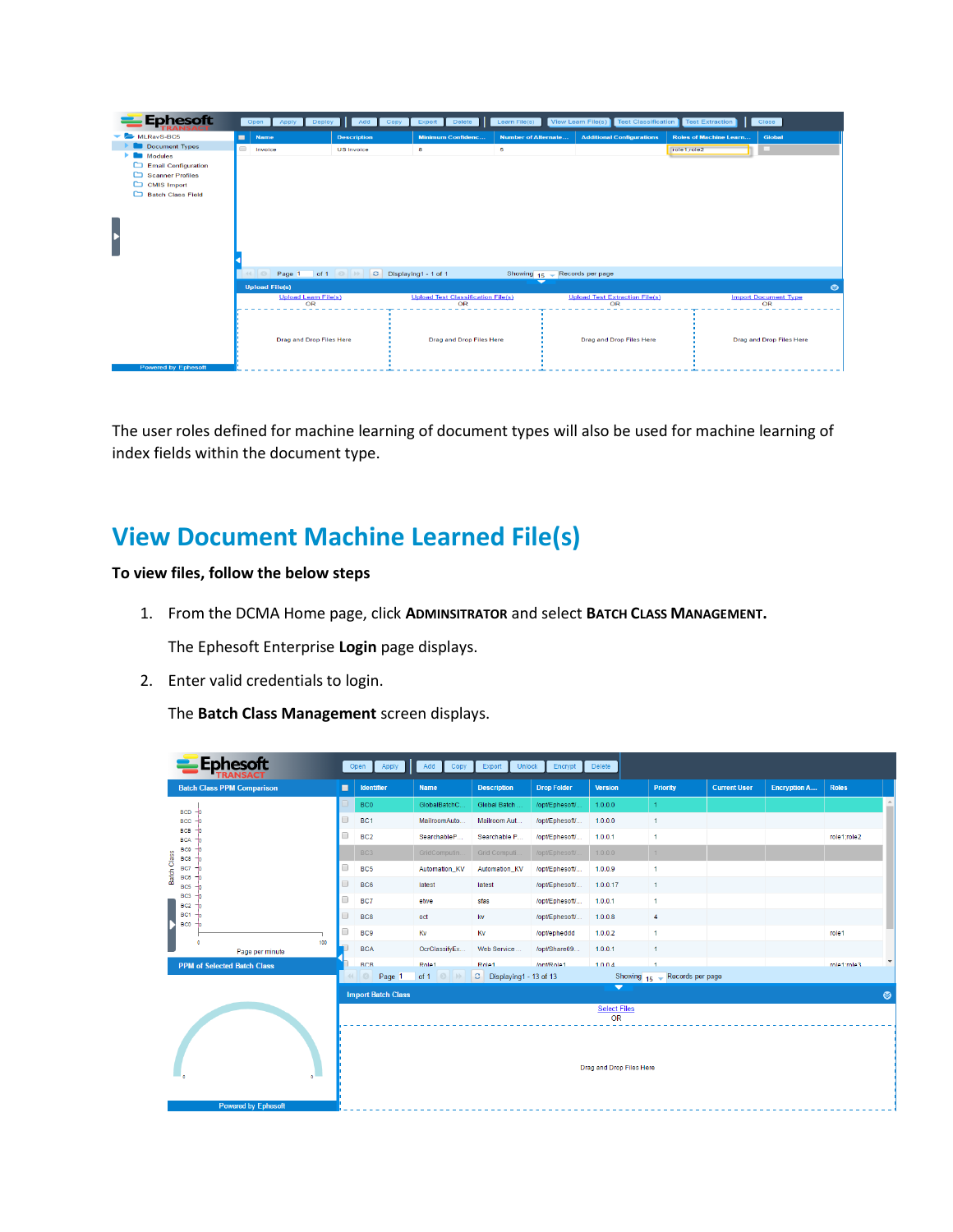#### 3. Select the batch class in question and click **OPEN** from the toolbar on top of the **Batch Class Management** screen.

The batch class opens with a list of document types.

| <b>Ephesoft</b>            |   | Apply<br>Open<br>Deploy                  | Add<br>Copy                           | Delete<br>Export                          | Learn File(s)              | View Learn File(s)<br><b>Test Classification</b> | <b>Test Extraction</b>        | Close                       |
|----------------------------|---|------------------------------------------|---------------------------------------|-------------------------------------------|----------------------------|--------------------------------------------------|-------------------------------|-----------------------------|
| MLRavS-BC5                 | П | <b>Name</b>                              | <b>Description</b>                    | <b>Minimum Confidenc</b>                  | <b>Number of Alternate</b> | <b>Additional Configurations</b>                 | <b>Roles of Machine Learn</b> | Global                      |
| Document Types             |   | Invoice                                  | <b>US</b> Invoice                     | 8                                         | 5 <sub>1</sub>             |                                                  | ٠                             |                             |
| Modules                    |   |                                          |                                       |                                           |                            |                                                  |                               |                             |
| $\Box$ Email Configuration |   |                                          |                                       |                                           |                            | $\mathbb{Z}$ role1                               |                               |                             |
| Scanner Profiles           |   |                                          |                                       |                                           |                            | $\boxtimes$ role2                                |                               |                             |
| CMIS Import                |   |                                          |                                       |                                           |                            | $\Box$ role3                                     |                               |                             |
| Batch Class Field          |   |                                          |                                       |                                           |                            |                                                  |                               |                             |
|                            |   |                                          |                                       |                                           |                            |                                                  |                               |                             |
|                            |   |                                          |                                       |                                           |                            |                                                  |                               |                             |
|                            |   |                                          |                                       |                                           |                            |                                                  |                               |                             |
|                            |   |                                          |                                       |                                           |                            |                                                  |                               |                             |
|                            |   |                                          |                                       |                                           |                            |                                                  |                               |                             |
|                            |   |                                          |                                       |                                           |                            |                                                  |                               |                             |
|                            |   | Page 1                                   | of 1 $\odot$ $\rightarrow$<br>$\circ$ | Displaying1 - 1 of 1                      | Showing 15<br>٠            | Records per page                                 |                               |                             |
|                            |   | <b>Upload File(s)</b>                    |                                       |                                           | $\overline{\phantom{0}}$   |                                                  |                               | ◎                           |
|                            |   | <b>Upload Learn File(s)</b><br><b>OR</b> |                                       | <b>Upload Test Classification File(s)</b> |                            | <b>Upload Test Extraction File(s)</b>            |                               | <b>Import Document Type</b> |
|                            |   |                                          |                                       | <b>OR</b>                                 |                            | <b>OR</b>                                        |                               | <b>OR</b>                   |
|                            |   |                                          |                                       |                                           |                            |                                                  |                               |                             |
|                            |   |                                          |                                       |                                           |                            |                                                  |                               |                             |
|                            |   | Drag and Drop Files Here                 |                                       | Drag and Drop Files Here                  |                            | Drag and Drop Files Here                         |                               | Drag and Drop Files Here    |
|                            |   |                                          |                                       |                                           |                            |                                                  |                               |                             |
|                            |   |                                          |                                       |                                           |                            |                                                  |                               |                             |
| <b>Powered by Ephesoft</b> |   |                                          |                                       |                                           |                            |                                                  |                               |                             |

4. Select the document type for which learning was performed and click **VIEW LEARN FILE(S)** from the toolbar on top of the the screen.

The following window appears.

| <b>Ephesoft</b>                         | Open Apply Deploy Add Copy Export Delete Learn File(s) |                                               |                               | Close<br><b>Test Classification</b>                            | <b>Test Extraction</b>           | Close                         |                           |
|-----------------------------------------|--------------------------------------------------------|-----------------------------------------------|-------------------------------|----------------------------------------------------------------|----------------------------------|-------------------------------|---------------------------|
| StandardTestBCOkav-BC17                 | ◼<br><b>Name</b>                                       | <b>Description</b>                            | <b>Minimum Confidence Thr</b> | Number of Alternate Val                                        | <b>Additional Configurations</b> | <b>Roles of Machine Learn</b> | Global                    |
| Document Types                          | $\qquad \qquad \Box$<br>EXTRACT-TEST                   | <b>EXTRACT-TEST</b>                           | 100                           | 5                                                              |                                  |                               |                           |
| <b>Modules</b>                          | BARCODE-TEST-DOCTY                                     | BARCODE-TEST-DOCTY                            | $\overline{0}$                | $5^{\circ}$                                                    |                                  |                               |                           |
| Email Configuration<br>Scanner Profiles | TABLE-TEST                                             | TABLE-TEST                                    | $\bullet$                     | -5                                                             |                                  |                               |                           |
| CMIS Import                             | FUZZYDB-TEST                                           | <b>FUZZYDB-TEST</b>                           | $\,$ 0                        | $-5$                                                           |                                  | role1;role2                   |                           |
| Batch Class Field                       | MISC-TEST                                              | MISC-TEST                                     | $\bf{0}$                      | 5 <sub>5</sub>                                                 |                                  |                               |                           |
|                                         | m.<br>Webscanner-Test                                  | Webscanner-Test                               | $\mathbf{0}$                  | -5                                                             |                                  |                               |                           |
|                                         | 6 I.Q.<br><b>Upload File(s)</b>                        | Page 1 of 1 0   1   C   Displaying 1 - 6 of 6 |                               | Showing $15 \div$ Records per page<br>$\overline{\phantom{0}}$ |                                  |                               | $\circledcirc$            |
|                                         | File Name                                              |                                               | Page Type                     |                                                                | <b>Image Classification</b>      | <b>Lucene Learning</b>        | <b>Actions</b>            |
|                                         | StandardizedTest Page 4.tiff                           |                                               | <b>FIRST</b>                  |                                                                | false                            | true                          | ति<br>$\circledcirc$      |
|                                         | BI1C 1 ML 07-11-2016 15-45-08.tif                      |                                               | <b>MIDDLE</b>                 |                                                                | false                            | true                          | 尙<br>$\circledcirc$       |
|                                         | BI1C 4 ML 07-11-2016 15-45-08.tif                      |                                               | <b>MIDDLE</b>                 |                                                                | false                            | true                          | m<br>$\circ$              |
|                                         | BI1C 3 ML 07-11-2016 15-45-08.tif                      |                                               | LAST                          |                                                                | false                            | true                          | नि<br>土<br>$\circledcirc$ |
| <b>Powered by Ephesoft</b>              |                                                        |                                               |                               |                                                                |                                  |                               |                           |